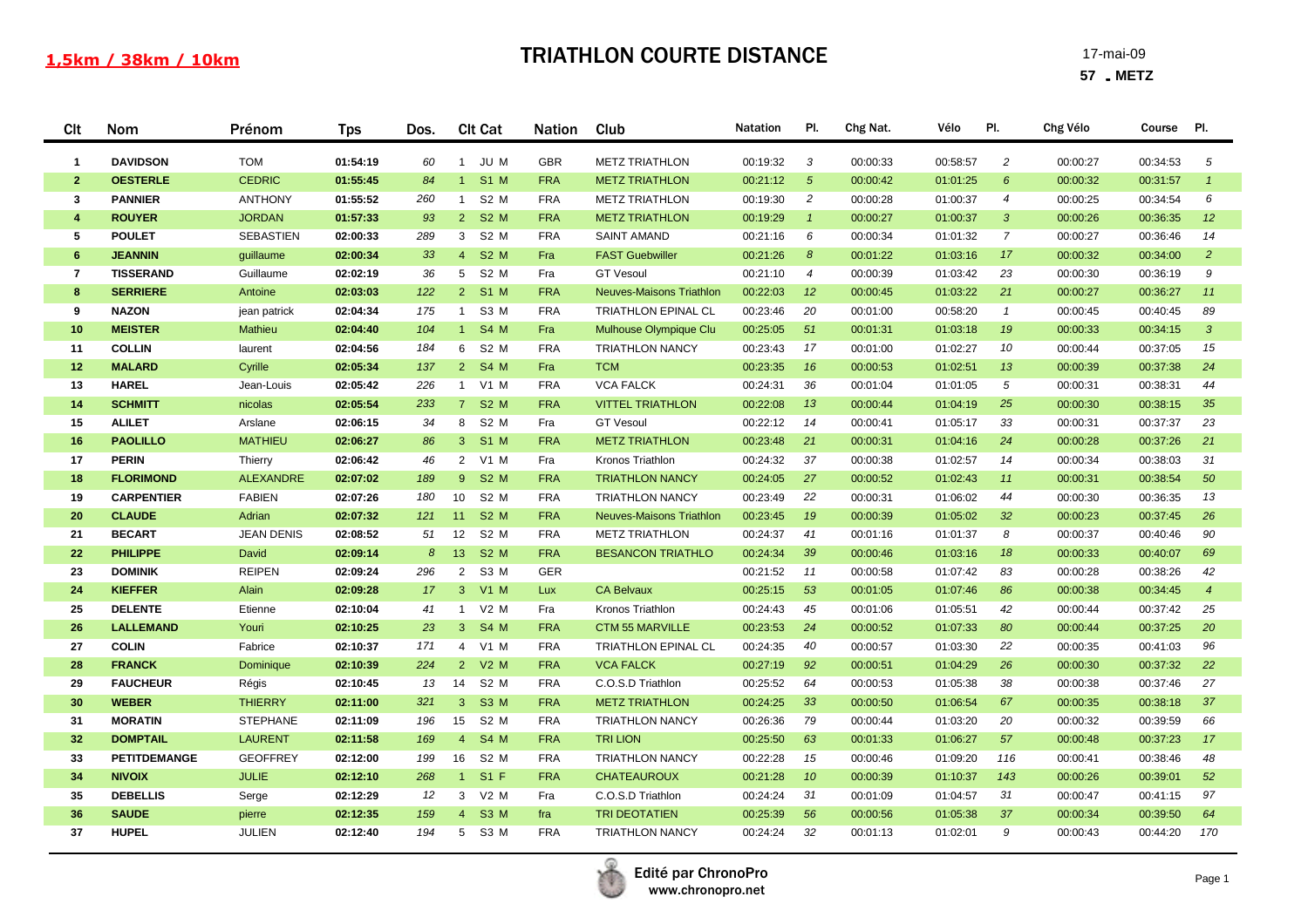#### 1,5km / 38km / 10km

## **TRIATHLON COURTE DISTANCE** 17-mai-09

| Clt | Nom                | Prénom               | <b>Tps</b> | Dos. | <b>CIt Cat</b>                      | <b>Nation</b> | Club                              | <b>Natation</b> | PI.            | Chg Nat. | Vélo     | PI. | Chg Vélo | Course   | PI.             |
|-----|--------------------|----------------------|------------|------|-------------------------------------|---------------|-----------------------------------|-----------------|----------------|----------|----------|-----|----------|----------|-----------------|
| 38  | <b>BERTHENET</b>   | Jerome               | 02:12:47   | 142  | 5 S4 M                              | Fra           | <b>TCO</b>                        | 00:26:19        | 71             | 00:00:47 | 01:05:38 | 39  | 00:00:41 | 00:39:24 | 54              |
| 39  | <b>MOUGEL</b>      | <b>JEAN PHILIPPE</b> | 02:12:51   | 81   | 6 S3 M                              | <b>FRA</b>    | <b>METZ TRIATHLON</b>             | 00:24:42        | 44             | 00:00:41 | 01:06:48 | 65  | 00:00:29 | 00:40:13 | 73              |
| 40  | <b>BRULE</b>       | <b>LAURENT</b>       | 02:12:57   | 55   | S4 M<br>$6^{\circ}$                 | <b>FRA</b>    | <b>METZ TRIATHLON</b>             | 00:24:55        | 49             | 00:01:05 | 01:07:06 | 69  | 00:00:39 | 00:39:13 | 53              |
| 41  | <b>REQUIER</b>     | <b>FABRICE</b>       | 02:13:04   | 92   | S1 M<br>4                           | <b>FRA</b>    | <b>METZ TRIATHLON</b>             | 00:24:26        | 34             | 00:01:01 | 01:07:08 | 71  | 00:00:42 | 00:39:49 | 63              |
| 42  | <b>LAHELLEC</b>    | <b>ERIC</b>          | 02:13:10   | 44   | 5 <sup>5</sup><br><b>V1 M</b>       | <b>FRA</b>    | <b>Kronos Triathlon</b>           | 00:24:33        | 38             | 00:00:39 | 01:07:40 | 82  | 00:00:43 | 00:39:36 | 59              |
| 43  | <b>LEHOUX</b>      | Michaël              | 02:13:12   | 154  | S <sub>3</sub> M<br>$\overline{7}$  | <b>FRA</b>    | <b>TOS Triathlon</b>              | 00:25:44        | 59             | 00:00:46 | 01:05:42 | 41  | 00:00:30 | 00:40:32 | 82              |
| 44  | <b>DEPUISET</b>    | Vincent              | 02:13:19   | 22   | <b>S3 M</b><br>8 <sup>°</sup>       | <b>FRA</b>    | <b>CTM 55 MARVILLE</b>            | 00:27:24        | 97             | 00:01:41 | 01:06:04 | 45  | 00:00:48 | 00:37:25 | 19              |
| 45  | <b>BAUDIN</b>      | <b>ALEXIS</b>        | 02:13:20   | 50   | 17<br>S2 M                          | <b>FRA</b>    | <b>METZ TRIATHLON</b>             | 00:28:41        | 126            | 00:00:43 | 01:03:12 | 16  | 00:00:28 | 00:40:19 | 78              |
| 46  | <b>GENIN</b>       | stéphane             | 02:13:27   | 160  | <b>S3 M</b><br>$9^{\circ}$          | <b>NAN</b>    | <b>TRI LANEUVEVILLE</b>           | 00:27:37        | 105            | 00:01:36 | 01:07:20 | 75  | 00:00:31 | 00:36:25 | 10 <sup>°</sup> |
| 47  | <b>GUIBERT</b>     | <b>LIONEL</b>        | 02:13:31   | 192  | $\overline{7}$<br>S4 M              | <b>FRA</b>    | <b>TRIATHLON NANCY</b>            | 00:27:25        | 98             | 00:01:03 | 01:06:16 | 51  | 00:00:31 | 00:38:18 | 36              |
| 48  | <b>ROYER</b>       | <b>NICOLAS</b>       | 02:13:35   | 94   | 18<br><b>S2 M</b>                   | <b>FRA</b>    | <b>METZ TRIATHLON</b>             | 00:27:38        | 107            | 00:01:41 | 01:06:21 | 54  | 00:00:33 | 00:37:24 | 18              |
| 49  | TAMASZEWSKI        | Eric                 | 02:13:40   | 47   | 6 V1 M                              | Fra           | Kronos Triathlon                  | 00:27:13        | 89             | 00:01:00 | 01:06:19 | 52  | 00:00:38 | 00:38:33 | 46              |
| 50  | <b>L HUILLIER</b>  | <b>PATRICE</b>       | 02:13:56   | 73   | 4 V2 M                              | <b>FRA</b>    | <b>METZ TRIATHLON</b>             | 00:25:45        | 60             | 00:00:52 | 01:06:28 | 59  | 00:00:35 | 00:40:18 | 77              |
| 51  | <b>MARTIN</b>      | Nicolas              | 02:14:03   | 173  | 8<br>S4 M                           | <b>FRA</b>    | <b>TRIATHLON EPINAL CL</b>        | 00:32:26        | 219            | 00:01:31 | 01:03:09 | 15  | 00:00:43 | 00:36:16 | 8               |
| 52  | <b>ARMAND</b>      | Manuel               | 02:14:09   | 119  | S <sub>3</sub> M<br>10 <sup>°</sup> | <b>FRA</b>    | <b>Neuves-Maisons Triathlon</b>   | 00:28:49        | 128            | 00:00:42 | 01:06:00 | 43  | 00:00:43 | 00:37:57 | 30 <sup>°</sup> |
| 53  | <b>HENRY</b>       | <b>GUILLAUME</b>     | 02:14:26   | 68   | $\overline{7}$<br>V1 M              | <b>FRA</b>    | <b>METZ TRIATHLON</b>             | 00:25:11        | 52             | 00:01:08 | 01:07:14 | 72  | 00:00:48 | 00:40:07 | 70              |
| 54  | <b>ALLEAUME</b>    | Franck               | 02:14:27   | 38   | <b>S3 M</b><br>11                   | Fra           | <b>Kronos Triathlon</b>           | 00:24:07        | 28             | 00:00:47 | 01:08:10 | 96  | 00:00:31 | 00:40:53 | 94              |
| 55  | <b>MICHAUT</b>     | julien               | 02:14:35   | 207  | 12<br>S3 M                          | <b>FRA</b>    | <b>TROC</b>                       | 00:26:12        | 69             | 00:01:01 | 01:07:53 | 89  | 00:00:31 | 00:39:00 | 51              |
| 56  | <b>DABIT</b>       | <b>CEDRIC</b>        | 02:14:45   | 59   | <b>S2 M</b><br>19                   | <b>FRA</b>    | <b>METZ TRIATHLON</b>             | 00:21:27        | $\overline{9}$ | 00:00:35 | 01:16:09 | 223 | 00:00:41 | 00:35:55 | $\overline{7}$  |
| 57  | <b>RIBAU</b>       | <b>SIMON</b>         | 02:14:48   | 37   | 13<br>S3 M                          | <b>FRA</b>    | Gérardmer Triathlon Club          | 00:24:01        | 26             | 00:00:58 | 01:07:43 | 84  | 00:00:37 | 00:41:31 | 108             |
| 58  | <b>MANGEON</b>     | <b>MATHIEU</b>       | 02:14:50   | 45   | 20<br>S <sub>2</sub> M              | <b>FRA</b>    | <b>Kronos Triathlon</b>           | 00:24:38        | 42             | 00:01:04 | 01:07:48 | 87  | 00:00:35 | 00:40:47 | 91              |
| 59  | <b>MOREL</b>       | David                | 02:15:09   | 221  | S3 M<br>14                          | Fra           | <b>Triathlon Toul Team</b>        | 00:26:38        | 80             | 00:01:16 | 01:07:53 | 90  | 00:00:34 | 00:38:51 | 49              |
| 60  | <b>THOMAS</b>      | <b>Benoit</b>        | 02:15:32   | 117  | $9^{\circ}$<br>S4 M                 | Fra           | <b>NSTT</b>                       | 00:25:47        | 61             | 00:01:24 | 01:05:32 | 34  | 00:00:46 | 00:42:05 | 121             |
| 61  | <b>RENARD</b>      | <b>OLIVIER</b>       | 02:15:49   | 91   | 8<br>V1 M                           | <b>FRA</b>    | <b>METZ TRIATHLON</b>             | 00:27:23        | 96             | 00:01:01 | 01:07:14 | 73  | 00:00:34 | 00:39:39 | 60              |
| 62  | <b>BOURGUIGNON</b> | Laurent              | 02:15:54   | 125  | <b>S4 M</b><br>10 <sup>°</sup>      | <b>Bel</b>    | <b>STH</b>                        | 00:27:41        | 111            | 00:01:18 | 01:07:53 | 91  | 00:00:40 | 00:38:23 | 41              |
| 63  | <b>GRANDJEAN</b>   | <b>DAVID</b>         | 02:16:10   | 124  | S4 M<br>11                          | <b>BEL</b>    | <b>POWERMAXX</b>                  | 00:26:34        | 76             | 00:01:34 | 01:08:41 | 106 | 00:01:02 | 00:38:22 | 40              |
| 64  | <b>NAJEL</b>       | Sebastien            | 02:16:13   | 138  | S <sub>3</sub> M<br>15 <sub>2</sub> | Fra           | <b>TCM</b>                        | 00:28:11        | 118            | 00:00:47 | 01:06:14 | 49  | 00:00:50 | 00:40:11 | 72              |
| 65  | <b>MARTIN</b>      | <b>JEAN LOUIS</b>    | 02:16:14   | 77   | V3 M<br>$\overline{1}$              | <b>FRA</b>    | <b>METZ TRIATHLON</b>             | 00:30:57        | 197            | 00:01:21 | 01:04:33 | 27  | 00:00:43 | 00:38:42 | 47              |
| 66  | <b>STAUDER</b>     | alban                | 02:16:18   | 167  | 5 <sup>5</sup><br>$V2$ M            | <b>FRA</b>    | <b>TRI LANEUVEVILLE</b>           | 00:27:38        | 108            | 00:00:44 | 01:06:41 | 62  | 00:00:33 | 00:40:44 | 88              |
| 67  | <b>MORBIN</b>      | <b>DAVID</b>         | 02:16:22   | 275  | 12<br>S4 M                          | <b>FRA</b>    | <b>METZ TRIATHLON</b>             | 00:30:06        | 159            | 00:00:39 | 01:04:51 | 29  | 00:00:30 | 00:40:18 | 76              |
| 68  | <b>LEMOINE</b>     | <b>Didier</b>        | 02:16:37   | 214  | 6 V2 M                              | Fra           | <b>Triathlon Club Saint Avold</b> | 00:28:22        | 123            | 00:01:20 | 01:06:20 | 53  | 00:00:57 | 00:39:40 | 61              |
| 69  | <b>POULAIN</b>     | Cyriaque             | 02:16:44   | 150  | $V1$ M<br>9                         | <b>FRA</b>    | <b>TGV 54</b>                     | 00:26:57        | 85             | 00:00:49 | 01:07:06 | 70  | 00:00:31 | 00:41:23 | 105             |
| 70  | <b>PETITFILS</b>   | <b>GILLES</b>        | 02:16:57   | 228  | 7 V2 M                              | <b>FRA</b>    | <b>VCA FALCK</b>                  | 00:24:30        | 35             | 00:01:15 | 01:08:15 | 98  | 00:01:00 | 00:42:00 | 118             |
| 71  | <b>KINTZINGER</b>  | <b>CLAUDE</b>        | 02:16:59   | 148  | 13<br>S4 M                          | <b>FRA</b>    | <b>TGV 54</b>                     | 00:29:02        | 134            | 00:01:18 | 01:06:06 | 47  | 00:00:50 | 00:39:46 | 62              |
| 72  | <b>BARTHELEMY</b>  | Antoine              | 02:17:06   | 35   | 5 <sup>5</sup><br><b>S1 M</b>       | Fra           | <b>GT Vesoul</b>                  | 00:21:25        | $\overline{7}$ | 00:01:12 | 01:15:36 | 215 | 00:00:35 | 00:38:20 | 38              |
| 73  | <b>GOFFART</b>     | Jerome               | 02:17:17   | 145  | S4 M<br>14                          | Fra           | <b>TCO</b>                        | 00:29:27        | 144            | 00:01:03 | 01:06:40 | 61  | 00:00:37 | 00:39:32 | 57              |
| 74  | <b>CLAUDE</b>      | <b>Nicolas</b>       | 02:17:18   | 182  | 10 V1 M                             | <b>FRA</b>    | <b>TRIATHLON NANCY</b>            | 00:27:20        | 93             | 00:01:43 | 01:09:11 | 112 | 00:00:39 | 00:38:28 | 43              |

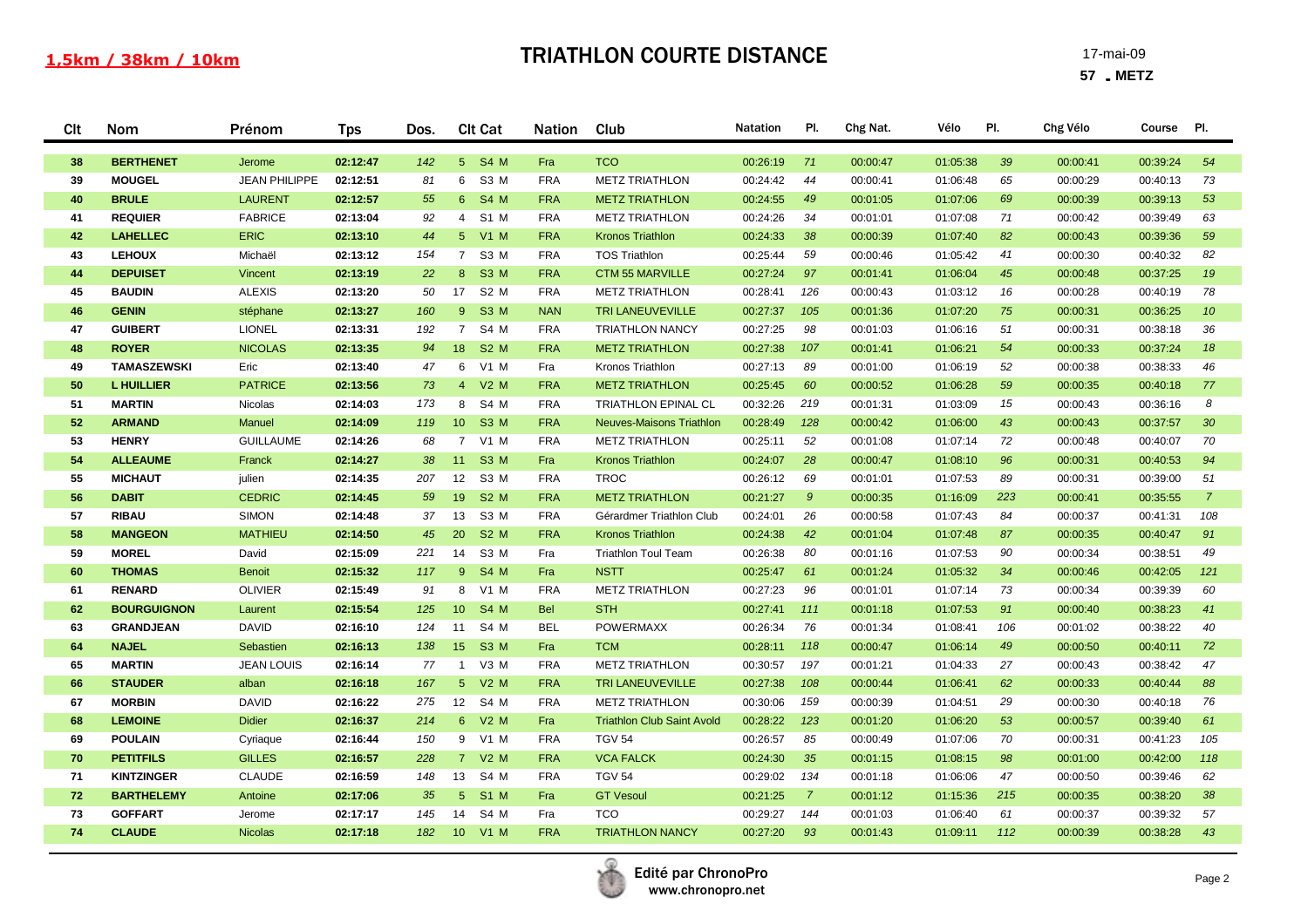| Clt        | Nom                                | Prénom                           | <b>Tps</b>           | Dos.           | <b>Clt Cat</b>                   | <b>Nation</b>            | Club                                       | <b>Natation</b>      | PI.       | Chg Nat.             | Vélo                 | PI.             | Chg Vélo             | Course               | PI.       |
|------------|------------------------------------|----------------------------------|----------------------|----------------|----------------------------------|--------------------------|--------------------------------------------|----------------------|-----------|----------------------|----------------------|-----------------|----------------------|----------------------|-----------|
| 75         | <b>FROELICH</b>                    | Helene                           | 02:17:22             | 243            | S <sub>2</sub> F<br>$\mathbf{1}$ | <b>FRA</b>               | triath'lons                                | 00:27:21             | 94        | 00:01:13             | 01:06:46             | 64              | 00:00:42             | 00:41:22             | 104       |
| 76         | <b>RICHARD</b>                     | Jerome                           | 02:17:28             | 203            | S3 M<br>16                       | <b>FRA</b>               | <b>TRIATHLON NANCY</b>                     | 00:23:49             | 23        | 00:01:33             | 01:10:13             | 133             | 00:00:34             | 00:41:21             | 101       |
| 77         | <b>DI GENNI</b>                    | SILVIO                           | 02:17:39             | 61             | 15<br>S4 M                       | <b>FRA</b>               | <b>METZ TRIATHLON</b>                      | 00:24:09             | 29        | 00:01:34             | 01:08:37             | 105             | 00:00:49             | 00:42:33             | 133       |
| 78         | <b>MORAS</b>                       | <b>RAPHAEL</b>                   | 02:17:43             | $\overline{7}$ | <b>S2 M</b><br>21                | <b>FRA</b>               | <b>BESANCON TRIATHLO</b>                   | 00:26:14             | 70        | 00:00:49             | 01:10:27             | 139             | 00:00:50             | 00:39:26             | 56        |
| 79         | <b>KINDER</b>                      | Philippe                         | 02:17:56             | 110            | $V1$ M<br>11                     | Fra                      | <b>NSTT</b>                                | 00:26:34             | 77        | 00:01:16             | 01:09:18             | 115             | 00:00:33             | 00:40:17             | 75        |
| 80         | <b>RICHARD</b>                     | <b>ANTOINE</b>                   | 02:18:04             | 202            | 12<br>$V1$ M                     | <b>FRA</b>               | <b>TRIATHLON NANCY</b>                     | 00:27:27             | 100       | 00:01:09             | 01:07:37             | 81              | 00:00:33             | 00:41:20             | 99        |
| 81         | <b>VEROLIN</b>                     | Hervé                            | 02:18:17             | 230            | 16<br>S4 M                       | F.                       | <b>VCA FALCK</b>                           | 00:29:31             | 150       | 00:01:07             | 01:06:21             | 55              | 00:00:36             | 00:40:44             | 87        |
| 82         | <b>BEAUD</b>                       | christophe                       | 02:18:20             | $\overline{2}$ | 13<br>$V1$ M                     | fra                      | <b>ACPO TRIATHLON</b>                      | 00:27:08             | 88        | 00:01:19             | 01:09:21             | 117             | 00:00:35             | 00:39:59             | 67        |
| 84         | <b>COURTIOL</b>                    | <b>FABRICE</b>                   | 02:18:27             | 186            | 15<br>$V1$ M                     | <b>FRA</b>               | <b>TRIATHLON NANCY</b>                     | 00:30:15             | 165       | 00:01:03             | 01:07:57             | 93              | 00:00:44             | 00:38:31             | 45        |
| 83         | <b>BARBELIN</b>                    | <b>YVES</b>                      | 02:18:27             | 179            | 14<br>$V1$ M                     | <b>FRA</b>               | <b>TRIATHLON NANCY</b>                     | 00:30:19             | 168       | 00:01:06             | 01:06:27             | 58              | 00:00:37             | 00:40:00             | 68        |
| 85         | <b>PICCOLI</b>                     | Thierry                          | 02:18:37             | 165            | S4 M<br>17                       | <b>FRA</b>               | TRI LANEUVEVILLE                           | 00:29:30             | 146       | 00:01:22             | 01:05:34             | 35              | 00:00:30             | 00:41:42             | 111       |
| 86         | <b>CHAMPAGNE</b>                   | franck                           | 02:18:43             | 18             | 18<br>S4 M                       | Fra                      | CSA 53RT                                   | 00:29:25             | 141       | 00:00:58             | 01:08:07             | 95              | 00:00:41             | 00:39:33             | 58        |
| 87         | <b>MERCIER</b>                     | <b>ISAAC</b>                     | 02:18:45             | 265            | 16 V1 M                          | <b>FRA</b>               |                                            | 00:25:39             | 57        | 00:01:27             | 01:13:10             | 179             | 00:00:37             | 00:37:54             | 29        |
| 88         | <b>COVAREL</b>                     | <b>KEVIN</b>                     | 02:18:46             | 277            | 22<br><b>S2 M</b>                | <b>FRA</b>               | <b>TGV 54</b>                              | 00:31:11             | 203       | 00:01:05             | 01:04:42             | 28              | 00:00:28             | 00:41:22             | 102       |
| 89         | <b>THOUVIGNON</b>                  | ARNAULD                          | 02:18:57             | 298            | S <sub>3</sub> M<br>17           | <b>FRA</b>               | <b>TCM</b>                                 | 00:26:32             | 73        | 00:01:32             | 01:09:50             | 124             | 00:00:46             | 00:40:19             | 79        |
| 90         | <b>PERNOT</b>                      | Fabrice                          | 02:19:01             | 15             | 8<br>$V2$ M                      | Fra                      | C.O.S.D Triathlon                          | 00:29:25             | 142       | 00:01:35             | 01:05:38             | 40              | 00:00:55             | 00:41:30             | 107       |
| 91         | <b>DIDIER</b>                      | Arnaud                           | 02:19:03             | 126            | 23<br>S <sub>2</sub> M           | Bel                      | <b>STH</b>                                 | 00:26:59             | 86        | 00:01:17             | 01:07:15             | 74              | 00:01:02             | 00:42:32             | 132       |
| 92         | <b>DENAT</b>                       | <b>PHILIPPE</b>                  | 02:19:12             | 187            | $V1$ M<br>17 <sup>2</sup>        | <b>FRA</b>               | <b>TRIATHLON NANCY</b>                     | 00:30:15             | 166       | 00:01:32             | 01:04:56             | 30              | 00:00:45             | 00:41:47             | 114       |
| 93         | <b>SCHMITT</b>                     | <b>MICHEL</b>                    | 02:19:13             | 229            | $V2$ M<br>9                      | <b>FRA</b>               | <b>VCA FALCK</b>                           | 00:27:47             | 114       | 00:01:17             | 01:06:12             | 48              | 00:00:52             | 00:43:07             | 147       |
| 94         | <b>FRANCK</b>                      | Jean-Michel                      | 02:19:20             | 225            | $2^{\circ}$<br>$V3$ M            | <b>FRA</b>               | <b>VCA FALCK</b>                           | 00:27:34             | 103       | 00:01:16             | 01:07:26             | 77              | 00:00:51             | 00:42:14             | 125       |
| 95         | <b>DINQUER</b>                     | Cédric                           | 02:19:26             | 212            | S <sub>2</sub> M<br>24           | Fra                      | Triathlon Club Saint Avold                 | 00:25:57             | 65        | 00:01:04             | 01:10:02             | 127             | 00:00:36             | 00:41:49             | 115       |
| 96         | <b>CHEVALIER</b>                   | <b>LAURENT</b>                   | 02:19:46             | 57             | 19<br>S4 M                       | <b>FRA</b>               | <b>METZ TRIATHLON</b>                      | 00:33:04             | 235       | 00:01:07             | 01:07:21             | 76              | 00:00:56             | 00:37:19             | 16        |
| 97         | <b>FRONZAROLI</b>                  | <b>EMILIEN</b>                   | 02:19:48             | 293            | 25<br>S <sub>2</sub> M           | <b>FRA</b>               | TRI LANEUVEVILLE                           | 00:26:23             | 72        | 00:01:29             | 01:08:07             | 94              | 00:00:39             | 00:43:12             | 150       |
| 98         | <b>UHL</b>                         | Philippe                         | 02:19:53             | 178            | $V2$ M<br>10 <sup>°</sup>        | <b>FRA</b>               | <b>TRIATHLON EPINAL CL</b>                 | 00:29:08             | 137       | 00:01:29             | 01:07:44             | 85              | 00:00:54             | 00:40:40             | 84        |
| 99         | <b>HERMENT</b>                     | <b>CHRISTOPHE</b>                | 02:19:54             | 69             | 18<br>V1 M                       | <b>FRA</b>               | <b>METZ TRIATHLON</b>                      | 00:31:00             | 198       | 00:00:55             | 01:05:37             | 36              | 00:00:38             | 00:41:45             | 113       |
| 100        | <b>WADIER</b>                      | <b>Nicolas</b>                   | 02:19:56             | 48             | S4 M<br>20                       | Fra                      | <b>Kronos Triathlon</b>                    | 00:32:59             | 233       | 00:01:15             | 01:02:45             | 12 <sup>2</sup> | 00:00:42             | 00:42:17             | 127       |
| 101        | <b>SALARI</b>                      | <b>STEPHANE</b>                  | 02:20:00             | 271            | 21<br>S4 M                       | <b>FRA</b>               |                                            | 00:26:33             | 75        | 00:01:49             | 01:08:19             | 101             | 00:00:49             | 00:42:31             | 131       |
| 102        | <b>ROUYER</b>                      | Eric                             | 02:20:01             | 216            | <b>S2 M</b><br>26                | Fra                      | <b>Triathlon Club Saint Avold</b>          | 00:29:00             | 132       | 00:01:05             | 01:06:24             | 56              | 00:00:36             | 00:42:57             | 141       |
| 103<br>104 | <b>SAUVAGE</b><br><b>TIMMERMAN</b> | <b>DOMINIQUE</b><br><b>BRICE</b> | 02:20:03             | 252            | V3 M<br>3<br>27<br><b>S2 M</b>   | <b>FRA</b>               | Kronos Triathlon                           | 00:27:44             | 112       | 00:00:55             | 01:06:45             | 63<br>92        | 00:00:48             | 00:43:52             | 163<br>74 |
| 105        | <b>LECLERC</b>                     | PASCAL                           | 02:20:09<br>02:20:16 | 292<br>195     | $V2$ M<br>11                     | <b>FRA</b><br><b>FRA</b> | TRI LANEUVEVILLE<br><b>TRIATHLON NANCY</b> | 00:29:46<br>00:26:45 | 153<br>81 | 00:01:30             | 01:07:54<br>01:09:00 | 110             | 00:00:47<br>00:00:44 | 00:40:14<br>00:42:39 | 137       |
| 106        | <b>VILLEMINOT</b>                  | Jean-Daniel                      | 02:20:20             | 234            | 22<br><b>S4 M</b>                | <b>FRA</b>               | <b>VITTEL TRIATHLON</b>                    | 00:24:43             | 46        | 00:01:09<br>00:00:45 | 01:10:15             | 135             | 00:00:36             | 00:44:02             | 165       |
| 107        | <b>BADEROT</b>                     | William                          | 02:20:26             | 209            | S4 M<br>23                       | <b>FRA</b>               | <b>Triathlon Club Deodation</b>            | 00:30:33             | 178       | 00:01:43             | 01:06:05             | 46              | 00:00:45             | 00:41:22             | 103       |
| 108        | <b>BOUCHÉ</b>                      | Vincent                          | 02:20:26             | 129            | S4 M<br>24                       | Fra                      | <b>TCD</b>                                 | 00:24:00             | 25        | 00:00:47             | 01:08:44             | 107             | 00:00:37             | 00:46:21             | 209       |
| 109        | <b>ROUSSEAUX</b>                   | <b>FREDERIC</b>                  | 02:20:28             | 205            | 19<br>V1 M                       | <b>FRA</b>               | <b>TRIATHLON NANCY</b>                     | 00:26:32             | 74        | 00:00:56             | 01:09:06             | 111             | 00:00:48             | 00:43:08             | 148       |
| 110        | <b>WEBER</b>                       | <b>JULIEN</b>                    | 02:20:40             | $\overline{4}$ | 18<br>S <sub>3</sub> M           | <b>FRA</b>               | <b>ASPTT STRASBOURG T</b>                  | 00:24:46             | 47        | 00:01:01             | 01:09:50             | 123             | 00:00:41             | 00:44:23             | 171       |
| 111        | <b>ALLART</b>                      | maxime                           | 02:20:41             | 20             | S3 M<br>19                       | <b>FRA</b>               | <b>CTA</b>                                 | 00:27:31             | 101       | 00:01:29             | 01:08:19             | 102             | 00:00:48             | 00:42:37             | 136       |
|            |                                    |                                  |                      |                |                                  |                          |                                            |                      |           |                      |                      |                 |                      |                      |           |

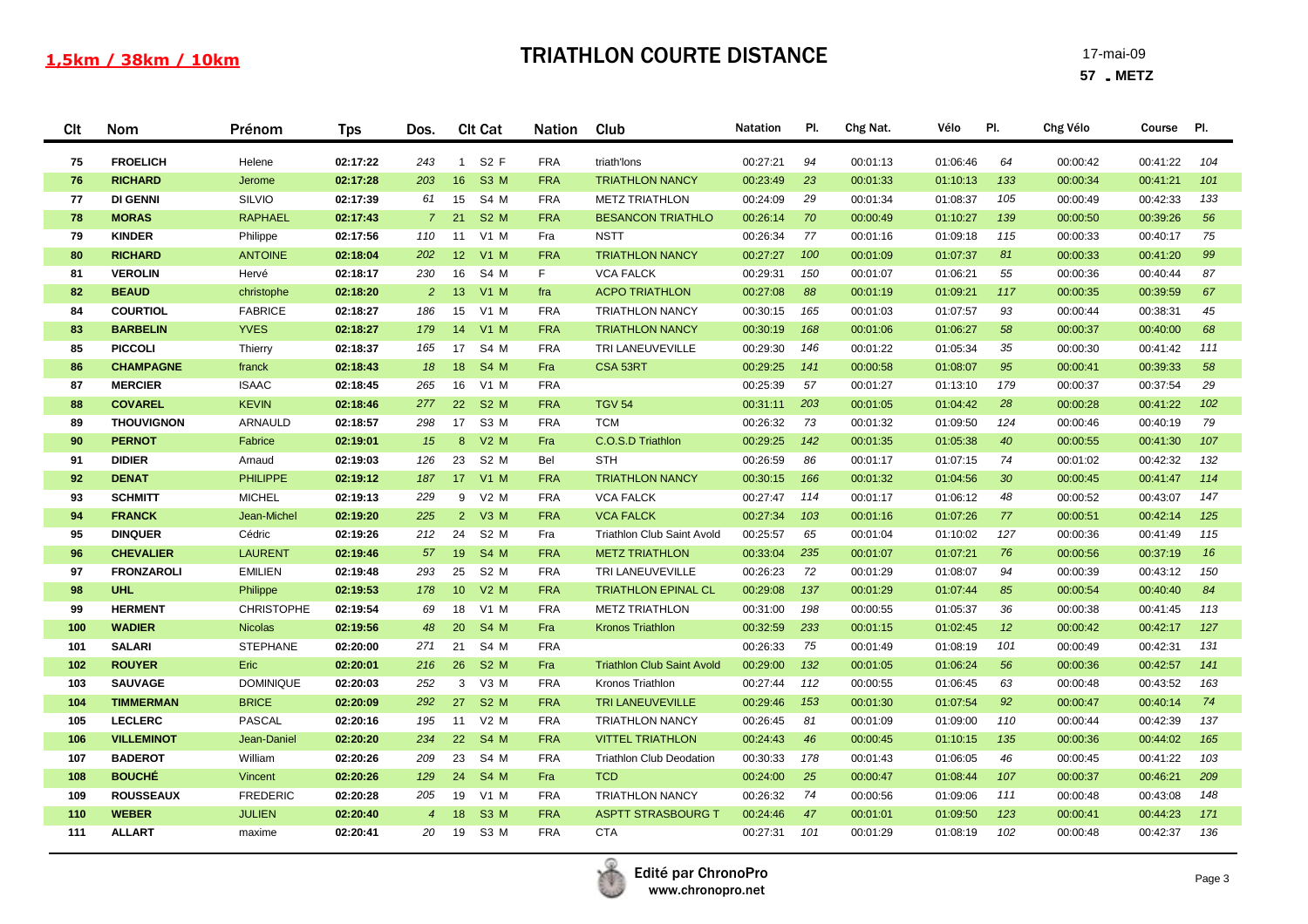| Clt        | Nom                             | Prénom            | <b>Tps</b>           | Dos.      | <b>Clt Cat</b>                        | <b>Nation</b>            | Club                       | <b>Natation</b>      | PI.        | Chg Nat.             | Vélo                 | PI.        | Chg Vélo             | Course               | PI.      |
|------------|---------------------------------|-------------------|----------------------|-----------|---------------------------------------|--------------------------|----------------------------|----------------------|------------|----------------------|----------------------|------------|----------------------|----------------------|----------|
| 112        | <b>GENSON</b>                   | <b>AUDREY</b>     | 02:21:11             | 191       | S3 F<br>$1 -$                         | <b>FRA</b>               | <b>TRIATHLON NANCY</b>     | 00:27:05             | 87         | 00:01:03             | 01:08:58             | 109        | 00:00:46             | 00:43:20             | 151      |
| 113        | <b>CARDONA</b>                  | Olivier           | 02:21:15             | 3         | S4 M<br>25                            | <b>FRA</b>               | <b>ASPTT STRASBOURG T</b>  | 00:23:44             | 18         | 00:01:23             | 01:08:30             | 104        | 00:00:51             | 00:46:48             | 214      |
| 114        | <b>SCHMIT</b>                   | <b>GREGORY</b>    | 02:21:29             | 99        | <b>S2 M</b><br>28                     | <b>FRA</b>               | <b>METZ TRIATHLON</b>      | 00:30:29             | 176        | 00:00:53             | 01:10:11             | 132        | 00:00:32             | 00:39:26             | 55       |
| 115        | <b>LALOY</b>                    | <b>Brice</b>      | 02:21:33             | 149       | 29<br>S <sub>2</sub> M                | <b>FRA</b>               | <b>TGV 54</b>              | 00:27:38             | 109        | 00:00:58             | 01:06:56             | 68         | 00:00:37             | 00:45:25             | 188      |
| 116        | <b>VASSON</b>                   | <b>EMMANUEL</b>   | 02:21:41             | 253       | <b>S4 M</b><br>26                     | <b>FRA</b>               | <b>Kronos Triathlon</b>    | 00:26:07             | 68         | 00:01:02             | 01:11:01             | 153        | 00:00:44             | 00:42:47             | 139      |
| 117        | <b>PEREIRA</b>                  | <b>DAVID</b>      | 02:21:55             | 269       | S4 M<br>27                            | <b>FRA</b>               |                            | 00:25:20             | 55         | 00:01:04             | 01:07:52             | 88         | 00:00:57             | 00:46:45             | 213      |
| 118        | <b>LEHOUX</b>                   | <b>ADELE</b>      | 02:21:56             | 153       | S2F<br>$2^{\circ}$                    | <b>FRA</b>               | <b>TOS Triathlon</b>       | 00:29:21             | 140        | 00:00:49             | 01:10:14             | 134        | 00:00:51             | 00:40:42             | 85       |
| 119        | <b>JOLY</b>                     | THIERRY           | 02:22:00             | 72        | $V1$ M<br>20                          | <b>FRA</b>               | <b>METZ TRIATHLON</b>      | 00:28:14             | 120        | 00:01:19             | 01:09:26             | 118        | 00:00:42             | 00:42:21             | 129      |
| 120        | <b>BABA</b>                     | hafid             | 02:22:15             | 49        | 28<br>S4 M                            | <b>FRA</b>               | <b>METZ TRIATHLON</b>      | 00:26:34             | 78         | 00:01:36             | 01:11:24             | 159        | 00:01:06             | 00:41:36             | 109      |
| 121        | <b>JOZWIAK</b>                  | <b>CHRISTOPHE</b> | 02:22:19             | 227       | S4 M<br>29                            | <b>FRA</b>               | <b>VCA FALCK</b>           | 00:28:53             | 129        | 00:01:04             | 01:06:14             | 50         | 00:00:41             | 00:45:29             | 189      |
| 122        | <b>SEBRIER</b>                  | <b>KEVIN</b>      | 02:22:22             | 19        | 30 <sup>°</sup><br>S <sub>2</sub> M   | <b>FRA</b>               | CSA 53RT                   | 00:26:47             | 83         | 00:01:04             | 01:09:34             | 120        | 00:00:35             | 00:44:24             | 172      |
| 123        | <b>MARCHANDE</b>                | Hervé             | 02:22:25             | 102       | 21<br>$V1$ M                          | Fra                      | Maizières natation TC      | 00:32:41             | 230        | 00:01:37             | 01:09:13             | 114        | 00:01:03             | 00:37:53             | 28       |
| 124        | <b>PEYRAS</b>                   | <b>LAURENCE</b>   | 02:22:48             | 200       | $2^{\circ}$<br>S3 F                   | <b>FRA</b>               | <b>TRIATHLON NANCY</b>     | 00:24:55             | 50         | 00:00:57             | 01:11:16             | 156        | 00:00:34             | 00:45:08             | 180      |
| 125        | <b>HOUP</b>                     | Thierry           | 02:22:58             | 157       | 30<br>S4 M                            | <b>FRA</b>               | TRI ATHLETIC CLUB FO       | 00:25:42             | 58         | 00:01:17             | 01:10:28             | 140        | 00:00:45             | 00:44:47             | 177      |
| 126        | <b>ENGLINGER</b>                | Alix              | 02:23:00             | 231       | S4 M<br>31                            | f.                       | <b>VITTEL TRIATHLON</b>    | 00:24:41             | 43         | 00:01:10             | 01:10:23             | 137        | 00:00:36             | 00:46:13             | 205      |
| 127        | <b>GROSSE</b>                   | Philippe          | 02:23:01             | 232       | 32<br>S4 M                            | <b>FRA</b>               | <b>VITTEL TRIATHLON</b>    | 00:28:21             | 122        | 00:00:37             | 01:08:16             | 99         | 00:00:49             | 00:44:59             | 179      |
| 128        | <b>MUNNIER</b>                  | <b>YOHAN</b>      | 02:23:08             | 82        | 31<br><b>S2 M</b>                     | <b>FRA</b>               | <b>METZ TRIATHLON</b>      | 00:27:45             | 113        | 00:01:08             | 01:06:29             | 60         | 00:00:55             | 00:46:54             | 215      |
| 129        | <b>BOUBAZINE</b>                | <b>MOURAD</b>     | 02:23:13             | 290       | S4 M<br>33                            | <b>FRA</b>               | <b>NSTT</b>                | 00:30:45             | 191        | 00:02:37             | 01:10:59             | 152        | 00:00:49             | 00:38:06             | 32       |
| 130        | <b>CHAUDOT</b>                  | philippe          | 02:23:22             | 26        | 22<br><b>V1 M</b>                     | <b>FRA</b>               | <b>ECAC</b>                | 00:31:00             | 199        | 00:00:57             | 01:08:18             | 100        | 00:01:09             | 00:42:00             | 119      |
| 131        | <b>DOUCHIN-BOIVIN</b>           | Stephane          | 02:23:24             | 108       | S4 M<br>34                            | Fra                      | <b>NSTT</b>                | 00:27:56             | 116        | 00:01:10             | 01:09:27             | 119        | 00:00:45             | 00:44:08             | 167      |
| 132        | <b>HARY</b>                     | <b>Bertrand</b>   | 02:23:30             | 161       | 23<br><b>V1 M</b>                     | <b>FRA</b>               | TRI LANEUVEVILLE           | 00:27:15             | 91         | 00:01:05             | 01:10:51             | 149        | 00:00:47             | 00:43:35             | 155      |
| 133        | <b>ROY</b>                      | Sebastien         | 02:23:37             | 5         | 35<br>S4 M                            | Fra                      | Angers Tri                 | 00:30:53             | 195        | 00:01:36             | 01:10:06             | 129        | 00:00:54             | 00:40:10             | 71       |
| 135        | <b>TORZUOLI</b>                 | <b>PHILIPPE</b>   | 02:23:38             | 168       | $\overline{4}$<br>$V3$ M              | <b>FRA</b>               | TRI LANEUVEVILLE           | 00:29:38             | 152        | 00:01:21             | 01:07:31             | 79         | 00:00:42             | 00:44:29             | 174      |
| 134        | <b>BECK</b>                     | Frederic          | 02:23:38             | 210       | 36<br>S4 M                            | Fra                      | Triathlon Club Saint Avold | 00:28:56             | 131        | 00:01:18             | 01:06:50             | 66         | 00:00:56             | 00:45:39             | 195      |
| 136        | <b>THOMAS</b>                   | <b>ERIC</b>       | 02:23:39             | 273       | <b>S2 M</b><br>32 <sup>°</sup>        | <b>FRA</b>               | <b>METZ TRIATHLON</b>      | 00:30:23             | 172        | 00:03:08             | 01:11:14             | 154        | 00:00:36             | 00:38:21             | 39       |
| 137        | <b>GARNIER</b>                  | Hugues            | 02:23:41             | 190       | V1 M<br>24                            | <b>FRA</b>               | <b>TRIATHLON NANCY</b>     | 00:29:16             | 139        | 00:01:19             | 01:11:33             | 163        | 00:00:44             | 00:40:51             | 92       |
| 138        | <b>GEFFRAYE</b>                 | <b>FREDERIC</b>   | 02:23:43             | 63        | 25<br><b>V1 M</b><br>S <sub>3</sub> M | <b>FRA</b><br><b>FRA</b> | <b>METZ TRIATHLON</b>      | 00:27:33             | 102<br>179 | 00:01:02             | 01:10:39             | 144        | 00:00:39             | 00:43:51             | 159      |
| 139<br>140 | <b>RYBICKI</b>                  | <b>CHRISTOPHE</b> | 02:23:46             | 95<br>250 | 20<br>S3 M                            |                          | <b>METZ TRIATHLON</b>      | 00:30:33             | 186        | 00:01:19             | 01:10:24             | 138<br>148 | 00:00:34             | 00:40:58             | 95<br>83 |
| 141        | <b>SANTERRE</b><br><b>GAMEL</b> | Hervé<br>Loic     | 02:23:50<br>02:23:57 | 240       | 21<br>S1 M<br>6                       | Fra<br><b>FRA</b>        | sarreguemines triathlon    | 00:30:40<br>00:27:48 | 115        | 00:01:01<br>00:01:09 | 01:10:48<br>01:09:40 | 122        | 00:00:46<br>00:00:43 | 00:40:36<br>00:44:39 | 175      |
| 142        | <b>THOMAS</b>                   | Stephane          | 02:24:39             | 32        | 37<br><b>S4 M</b>                     | <b>FRA</b>               | <b>ES THAON TRIATHLON</b>  | 00:29:30             | 147        | 00:01:32             | 01:11:54             | 166        | 00:00:54             | 00:40:52             | 93       |
| 143        | <b>BONASSI</b>                  | Johan             | 02:24:46             | 39        | 38<br>S4 M                            | Fra                      | Kronos Triathlon           | 00:30:49             | 194        | 00:01:11             | 01:10:05             | 128        | 00:00:52             | 00:41:51             | 116      |
| 144        | <b>LALLEMAND</b>                | <b>GEOFFRET</b>   | 02:24:48             | 294       | 22<br><b>S3 M</b>                     | <b>BEL</b>               |                            | 00:24:49             | 48         | 00:02:40             | 01:11:31             | 161        | 00:01:23             | 00:44:26             | 173      |
| 145        | <b>CORBANESE</b>                | Pascal            | 02:24:57             | 106       | 26<br>$V1$ M                          | Fra                      | <b>NSTT</b>                | 00:30:26             | 174        | 00:01:40             | 01:11:48             | 165        | 00:01:07             | 00:39:58             | 65       |
| 146        | <b>KOLOPP</b>                   | <b>DANIEL</b>     | 02:25:18             | 111       | 12<br>$V2$ M                          | <b>FRA</b>               | <b>NSTT</b>                | 00:30:22             | 171        | 00:01:14             | 01:08:49             | 108        | 00:00:41             | 00:44:12             | 168      |
| 147        | <b>NIZET</b>                    | <b>OLIVIER</b>    | 02:25:24             | 198       | 27<br>V1 M                            | <b>FRA</b>               | <b>TRIATHLON NANCY</b>     | 00:28:08             | 117        | 00:00:48             | 01:09:12             | 113        | 00:00:38             | 00:46:39             | 212      |
| 148        | <b>WALTER</b>                   | Philippe          | 02:25:26             | 235       | 5 V3 M                                | <b>FRA</b>               | <b>VITTEL TRIATHLON</b>    | 00:30:00             | 156        | 00:01:17             | 01:10:33             | 142        | 00:00:36             | 00:43:04             | 145      |
|            |                                 |                   |                      |           |                                       |                          |                            |                      |            |                      |                      |            |                      |                      |          |

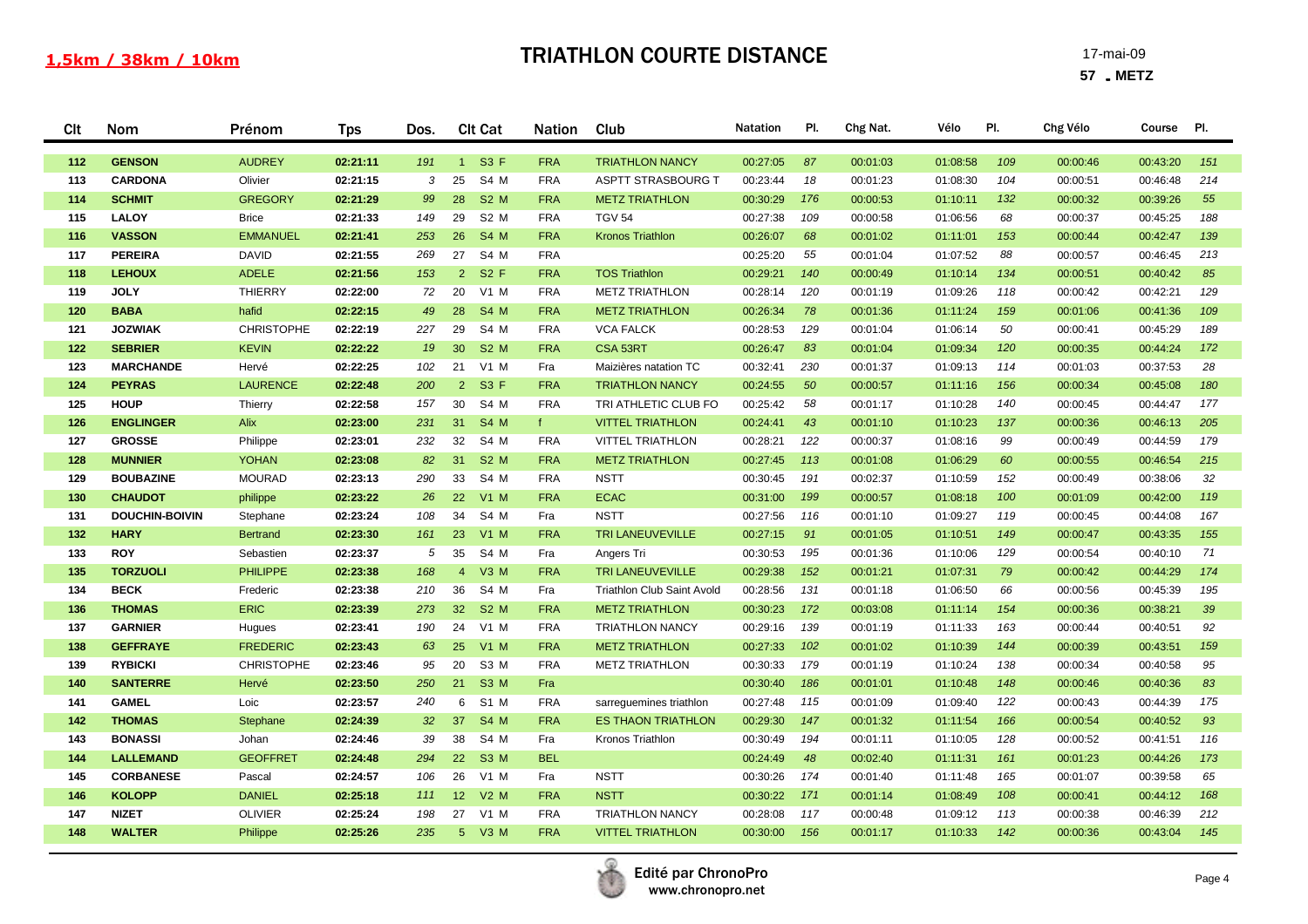| Clt | Nom                | Prénom            | <b>Tps</b> | Dos.           | <b>Clt Cat</b>                | <b>Nation</b> | Club                            | <b>Natation</b> | PI. | Chg Nat. | Vélo     | PI. | Chg Vélo | Course   | PI. |
|-----|--------------------|-------------------|------------|----------------|-------------------------------|---------------|---------------------------------|-----------------|-----|----------|----------|-----|----------|----------|-----|
| 149 | <b>REYNOUARD</b>   | Frederic          | 02:25:27   | 249            | S4 M<br>39                    | All           |                                 | 00:30:37        | 184 | 00:01:25 | 01:10:47 | 147 | 00:00:32 | 00:42:07 | 122 |
| 150 | <b>FEBVRE</b>      | Jean-Christophe   | 02:25:34   | 27             | 40<br>S4 M                    | <b>FRA</b>    | <b>ECAC</b>                     | 00:30:29        | 177 | 00:01:21 | 01:10:41 | 145 | 00:00:49 | 00:42:15 | 126 |
| 151 | <b>JOUIN</b>       | <b>DELPHINE</b>   | 02:25:58   | 297            | $V1$ F<br>$\mathbf{1}$        | <b>FRA</b>    | <b>METZ TRIATHLON</b>           | 00:30:12        | 164 | 00:00:54 | 01:09:35 | 121 | 00:00:35 | 00:44:45 | 176 |
| 152 | <b>LASSARE</b>     | <b>EMILIE</b>     | 02:26:11   | 75             | $\mathbf{3}$<br><b>S2 F</b>   | <b>FRA</b>    | <b>METZ TRIATHLON</b>           | 00:26:45        | 82  | 00:00:50 | 01:15:54 | 220 | 00:00:34 | 00:42:11 | 124 |
| 153 | <b>DE CARLI</b>    | Yvan              | 02:26:24   | 222            | 28<br>$V1$ M                  | Fra           | US Créteil Triathlon            | 00:28:42        | 127 | 00:01:30 | 01:07:30 | 78  | 00:00:41 | 00:48:03 | 231 |
| 154 | <b>GIULIANI</b>    | <b>STEPHANE</b>   | 02:26:45   | 276            | 23<br><b>S3 M</b>             | <b>FRA</b>    | <b>TGV 54</b>                   | 00:30:48        | 193 | 00:01:12 | 01:12:42 | 172 | 00:00:37 | 00:41:27 | 106 |
| 155 | <b>RYBICKI</b>     | <b>VINCENT</b>    | 02:26:45   | 96             | 33<br>S <sub>2</sub> M        | <b>FRA</b>    | <b>METZ TRIATHLON</b>           | 00:29:29        | 145 | 00:01:10 | 01:13:41 | 187 | 00:00:30 | 00:41:58 | 117 |
| 156 | <b>CAURLA</b>      | <b>DIDIER</b>     | 02:26:56   | 56             | $V1$ M<br>29                  | <b>FRA</b>    | <b>METZ TRIATHLON</b>           | 00:29:00        | 133 | 00:01:21 | 01:13:13 | 180 | 00:00:50 | 00:42:33 | 134 |
| 157 | <b>BADEROT</b>     | Emmanuelle        | 02:27:16   | 208            | S4 F<br>$\mathbf{1}$          | Fra           | <b>Triathlon Club Deodation</b> | 00:27:26        | 99  | 00:01:25 | 01:11:33 | 162 | 00:00:52 | 00:46:02 | 199 |
| 158 | <b>FAVRAT</b>      | <b>CLEMENT</b>    | 02:27:20   | 188            | $7^{\circ}$<br><b>S1 M</b>    | <b>FRA</b>    | <b>TRIATHLON NANCY</b>          | 00:32:26        | 220 | 00:01:09 | 01:10:10 | 130 | 00:00:37 | 00:42:59 | 142 |
| 159 | <b>SUZANNE</b>     | J PHILIP          | 02:27:30   | 280            | 13<br>V2 M                    | <b>FRA</b>    | <b>METZ TRIATHLON</b>           | 00:30:03        | 157 | 00:00:58 | 01:10:29 | 141 | 00:00:42 | 00:45:20 | 186 |
| 160 | <b>ZANETTI</b>     | Hervé             | 02:27:58   | 140            | 41<br><b>S4 M</b>             | Fra           | <b>TCM</b>                      | 00:29:26        | 143 | 00:01:54 | 01:11:45 | 164 | 00:01:07 | 00:43:49 | 158 |
| 162 | <b>GIROUX</b>      | <b>GUILLAUME</b>  | 02:28:00   | 65             | S <sub>2</sub> M<br>34        | <b>FRA</b>    | <b>METZ TRIATHLON</b>           | 00:29:13        | 138 | 00:01:54 | 01:14:30 | 198 | 00:01:06 | 00:41:20 | 100 |
| 161 | <b>SPRANZON</b>    | <b>ERIC</b>       | 02:28:00   | 100            | 30 <sup>°</sup><br>$V1$ M     | <b>FRA</b>    | <b>METZ TRIATHLON</b>           | 00:29:48        | 154 | 00:01:58 | 01:12:53 | 174 | 00:01:05 | 00:42:20 | 128 |
| 163 | <b>GRISIUS</b>     | <b>EMMANUELLE</b> | 02:28:10   | 274            | V2F<br>$\overline{1}$         | <b>FRA</b>    | <b>TGV 54</b>                   | 00:30:43        | 189 | 00:01:11 | 01:09:54 | 125 | 00:00:49 | 00:45:35 | 191 |
| 164 | <b>MILLION</b>     | <b>OLIVIER</b>    | 02:28:27   | 266            | 42<br>S4 M                    | <b>FRA</b>    |                                 | 00:31:15        | 205 | 00:01:48 | 01:11:14 | 155 | 00:01:24 | 00:42:49 | 140 |
| 165 | <b>PASQUINELLI</b> | PHILIPPE          | 02:28:39   | 87             | $V2$ M<br>14                  | <b>FRA</b>    | <b>METZ TRIATHLON</b>           | 00:31:45        | 209 | 00:01:02 | 01:14:45 | 201 | 00:00:43 | 00:40:27 | 81  |
| 166 | <b>ZEPHIRIN</b>    | Eric              | 02:28:46   | 141            | 35<br><b>S2 M</b>             | Fra           | <b>TCM</b>                      | 00:28:33        | 125 | 00:01:15 | 01:10:46 | 146 | 00:00:40 | 00:47:34 | 224 |
| 167 | <b>RICHARD</b>     | <b>OLIVIER</b>    | 02:28:48   | 204            | S4 M<br>43                    | <b>FRA</b>    | <b>TRIATHLON NANCY</b>          | 00:28:13        | 119 | 00:01:46 | 01:13:39 | 184 | 00:01:21 | 00:43:51 | 160 |
| 168 | <b>PENNERATH</b>   | Jean-Christophe   | 02:28:58   | 242            | 31<br>$V1$ M                  | <b>FRA</b>    | sarreguemines triathlon         | 00:29:30        | 148 | 00:01:21 | 01:10:11 | 131 | 00:00:39 | 00:47:19 | 222 |
| 169 | <b>PAULINE</b>     | EMMANUELLE        | 02:29:10   | 88             | S2 F<br>$\overline{4}$        | <b>FRA</b>    | <b>METZ TRIATHLON</b>           | 00:25:18        | 54  | 00:00:45 | 01:13:40 | 186 | 00:00:40 | 00:48:49 | 239 |
| 170 | <b>CHABORD</b>     | Yoann             | 02:29:11   | 181            | 36<br><b>S2 M</b>             | <b>FRA</b>    | <b>TRIATHLON NANCY</b>          | 00:30:33        | 180 | 00:00:42 | 01:11:26 | 160 | 00:00:54 | 00:45:38 | 192 |
| 171 | <b>SCARPELLINI</b> | <b>OLIVIER</b>    | 02:29:16   | 270            | 32<br>$V1$ M                  | <b>FRA</b>    | <b>METZ TRIATHLON</b>           | 00:28:22        | 124 | 00:01:04 | 01:13:26 | 181 | 00:00:48 | 00:45:38 | 193 |
| 173 | <b>BOUQUIN</b>     | Alain             | 02:29:32   | 236            | 33<br><b>V1 M</b>             | Fra           | <b>Vineuil Sport Triathlon</b>  | 00:29:30        | 149 | 00:00:55 | 01:14:18 | 194 | 00:00:59 | 00:43:51 | 161 |
| 172 | <b>MARCHAND</b>    | Patrick           | 02:29:32   | 163            | 6<br>V3 M                     | <b>FRA</b>    | TRI LANEUVEVILLE                | 00:27:14        | 90  | 00:01:20 | 01:15:07 | 205 | 00:00:57 | 00:44:56 | 178 |
| 174 | <b>CLOSSET</b>     | Eric              | 02:29:40   | 130            | 15<br>$V2$ M                  | Fra           | <b>TCM</b>                      | 00:29:02        | 135 | 00:01:16 | 01:14:18 | 193 | 00:00:54 | 00:44:12 | 169 |
| 175 | <b>FEYER</b>       | jean-yves         | 02:29:43   | 237            | S4 M<br>44                    | <b>FRA</b>    | CSA 53RT                        | 00:30:56        | 196 | 00:01:22 | 01:12:44 | 173 | 00:00:57 | 00:43:46 | 157 |
| 176 | <b>VILLANCE</b>    | Sophie            | 02:30:09   | 128            | <b>S2 F</b><br>5 <sup>5</sup> | <b>Bel</b>    | <b>STH</b>                      | 00:27:21        | 95  | 00:01:12 | 01:14:50 | 203 | 00:00:39 | 00:46:09 | 203 |
| 177 | SON                | Charles           | 02:30:09   | 127            | $V2$ M<br>16                  | <b>BEL</b>    | <b>STH</b>                      | 00:30:46        | 192 | 00:01:26 | 01:10:57 | 151 | 00:00:49 | 00:46:13 | 206 |
| 178 | <b>ROTTY</b>       | <b>YANNICK</b>    | 02:30:14   | 285            | S3 M<br>24                    | <b>FRA</b>    | <b>TGV 54</b>                   | 00:30:41        | 188 | 00:01:15 | 01:12:08 | 167 | 00:00:58 | 00:45:15 | 183 |
| 179 | <b>LAURENCON</b>   | <b>ERIC</b>       | 02:30:25   | 272            | 45<br>S4 M                    | <b>FRA</b>    |                                 | 00:32:53        | 232 | 00:01:12 | 01:08:10 | 97  | 00:00:46 | 00:47:26 | 223 |
| 180 | <b>EMPTAZ</b>      | <b>Bruno</b>      | 02:30:27   | 118            | 46<br><b>S4 M</b>             | Fra           | Naveco                          | 00:32:26        | 221 | 00:02:02 | 01:16:47 | 231 | 00:01:01 | 00:38:12 | 33  |
| 181 | <b>HUMBERT</b>     | <b>FABRICE</b>    | 02:30:31   | 71             | 17<br>$V2$ M                  | <b>FRA</b>    | <b>METZ TRIATHLON</b>           | 00:31:01        | 200 | 00:01:04 | 01:13:41 | 188 | 00:00:41 | 00:44:05 | 166 |
| 182 | <b>MATUZIAK</b>    | AIME              | 02:30:34   | 78             | 34<br>$V1$ M                  | <b>FRA</b>    | <b>METZ TRIATHLON</b>           | 00:32:35        | 228 | 00:02:11 | 01:13:44 | 189 | 00:00:47 | 00:41:18 | 98  |
| 183 | <b>CIOTA</b>       | Philippe          | 02:31:06   | 223            | 18<br>V2 M                    | <b>FRA</b>    | <b>VCA FALCK</b>                | 00:32:28        | 222 | 00:01:25 | 01:13:29 | 182 | 00:00:42 | 00:43:03 | 144 |
| 184 | <b>PETERSON</b>    | Scott             | 02:31:11   | $\overline{1}$ | 35<br><b>V1 M</b>             | Deu           | 1.FC Kaiserslautern             | 00:28:15        | 121 | 00:01:52 | 01:13:07 | 176 | 00:00:44 | 00:47:15 | 219 |
| 185 | <b>PERNIN</b>      | <b>DAVID</b>      | 02:31:12   | 176            | 47<br>S4 M                    | <b>FRA</b>    | <b>TRIATHLON EPINAL CL</b>      | 00:26:03        | 67  | 00:01:34 | 01:15:31 | 214 | 00:00:48 | 00:47:17 | 221 |

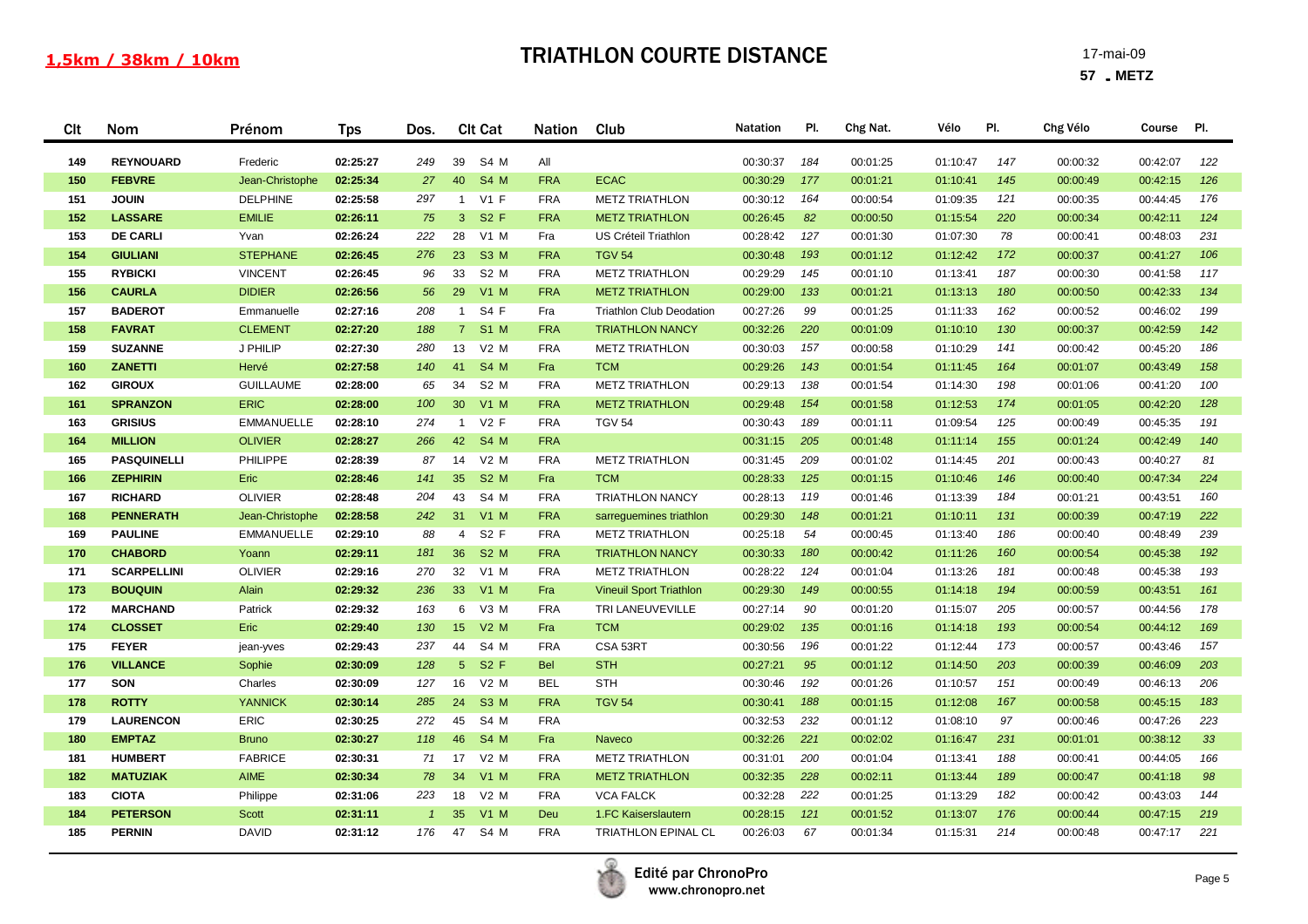| Clt        | Nom                            | Prénom                         | <b>Tps</b>           | Dos.     | <b>Clt Cat</b>                 | <b>Nation</b>            | Club                                           | <b>Natation</b>      | PI.             | Chg Nat.             | Vélo                 | PI.        | Chg Vélo             | Course               | PI.        |
|------------|--------------------------------|--------------------------------|----------------------|----------|--------------------------------|--------------------------|------------------------------------------------|----------------------|-----------------|----------------------|----------------------|------------|----------------------|----------------------|------------|
| 186        | <b>MARTY</b>                   | Cédric                         | 02:31:13             | 174      | S3 M<br>25                     | <b>FRA</b>               | <b>TRIATHLON EPINAL CL</b>                     | 00:33:00             | 234             | 00:01:03             | 01:12:34             | 171        | 00:01:15             | 00:43:22             | 153        |
| 187        | <b>HOFER</b>                   | <b>MARTINE</b>                 | 02:31:19             | 70       | $V2$ F<br>2                    | <b>FRA</b>               | <b>METZ TRIATHLON</b>                          | 00:35:22             | 253             | 00:01:04             | 01:12:10             | 168        | 00:00:38             | 00:42:07             | 123        |
| 188        | <b>HAVEN</b>                   | <b>CEDRIC</b>                  | 02:31:40             | 193      | <b>S2 M</b><br>37              | <b>FRA</b>               | <b>TRIATHLON NANCY</b>                         | 00:30:10             | 161             | 00:00:54             | 01:09:59             | 126        | 00:00:34             | 00:50:04             | 250        |
| 189        | <b>PIERRON</b>                 | Alain                          | 02:31:53             | 166      | $V2$ M<br>19                   | <b>FRA</b>               | TRI LANEUVEVILLE                               | 00:31:08             | 202             | 00:01:50             | 01:12:22             | 170        | 00:01:19             | 00:45:15             | 184        |
| 190        | <b>KRUMMENACKER</b>            | Jean-François                  | 02:31:57             | 112      | 26<br><b>S3 M</b>              | <b>FRA</b>               | <b>NSTT</b>                                    | 00:25:48             | 62              | 00:02:17             | 01:15:28             | 213        | 00:00:50             | 00:47:36             | 225        |
| 191        | <b>DAUBY</b>                   | <b>FABIEN</b>                  | 02:32:01             | 263      | 38<br>S <sub>2</sub> M         | <b>FRA</b>               | <b>METZ TRIATHLON</b>                          | 00:32:18             | 218             | 00:02:56             | 01:13:30             | 183        | 00:00:38             | 00:42:41             | 138        |
| 192        | <b>CLERC</b>                   | <b>ADELINE</b>                 | 02:32:03             | 183      | $2^{\circ}$<br>$S1$ F          | <b>FRA</b>               | <b>TRIATHLON NANCY</b>                         | 00:24:16             | 30 <sup>°</sup> | 00:01:19             | 01:15:59             | 221        | 00:00:55             | 00:49:36             | 245        |
| 193        | <b>GAUTHIER</b>                | Yohan                          | 02:32:05             | 218      | S <sub>1</sub> M<br>8          | Fra                      | <b>Triathlon Toul Team</b>                     | 00:32:45             | 231             | 00:01:03             | 01:15:19             | 209        | 00:00:58             | 00:42:01             | 120        |
| 194        | <b>CARTERET</b>                | Jean-louis                     | 02:32:07             | 25       | 20<br>$V2$ M                   | <b>FRA</b>               | <b>ECAC</b>                                    | 00:31:13             | 204             | 00:01:50             | 01:12:54             | 175        | 00:00:49             | 00:45:23             | 187        |
| 195        | <b>EGAM</b>                    | Achim                          | 02:32:25             | 155      | $\overline{7}$<br>V3 M         | Fra                      | TRI ATHLETIC CLUB FO                           | 00:30:40             | 187             | 00:01:42             | 01:11:22             | 158        | 00:00:49             | 00:47:55             | 227        |
| 196        | <b>DELAGRANGE</b>              | David                          | 02:32:31             | 40       | 27<br>S <sub>3</sub> M         | Fra                      | <b>Kronos Triathlon</b>                        | 00:30:03             | 158             | 00:01:43             | 01:16:24             | 226        | 00:00:48             | 00:43:35             | 156        |
| 197        | <b>GRUNER</b>                  | Karl                           | 02:33:07             | 248      | 8<br>V3 M                      | Deu                      |                                                | 00:27:36             | 104             | 00:01:56             | 01:18:34             | 241        | 00:01:12             | 00:43:51             | 162        |
| 198        | <b>BIRRINGER</b>               | <b>Bernard</b>                 | 02:33:24             | 105      | <b>V5 M</b><br>$\sim$ 1        | Fra                      | <b>NSTT</b>                                    | 00:34:43             | 244             | 00:02:41             | 01:13:39             | 185        | 00:00:46             | 00:41:38             | 110        |
| 199        | <b>PETIT</b>                   | Hervé                          | 02:33:28             | 177      | 36<br>V1 M                     | <b>FRA</b>               | <b>TRIATHLON EPINAL CL</b>                     | 00:30:28             | 175             | 00:01:45             | 01:14:23             | 196        | 00:01:15             | 00:45:38             | 194        |
| 200        | <b>BETHUNE</b>                 | romuald                        | 02:34:02             | 244      | <b>S1 M</b><br>$9^{\circ}$     | <b>FRA</b>               | sarreguemines triathlon                        | 00:29:31             | 151             | 00:02:36             | 01:17:11             | 235        | 00:00:54             | 00:43:52             | 164        |
| 201        | <b>MALO</b>                    | stephane                       | 02:34:05             | 245      | 37<br>$V1$ M                   | <b>FRA</b>               | versailles triathlon                           | 00:30:43             | 190             | 00:02:26             | 01:14:32             | 200        | 00:01:09             | 00:45:16             | 185        |
| 202        | <b>GOUYER</b>                  | Reynald                        | 02:34:07             | 11       | 38<br>$V1$ M                   | <b>FRA</b>               | Bruyeres triathlon-duathlo                     | 00:30:06             | 160             | 00:01:10             | 01:15:39             | 216        | 00:01:00             | 00:46:14             | 207        |
| 203        | <b>VAUTRIN</b>                 | Etienne                        | 02:34:13             | 16       | 39<br>$V1$ M                   | <b>FRA</b>               | C.O.S.D Triathlon                              | 00:32:29             | 223             | 00:00:57             | 01:14:49             | 202        | 00:00:49             | 00:45:12             | 181        |
| 204        | <b>DURANTE</b>                 | <b>FREDERIC</b>                | 02:34:21             | 278      | $V1$ M<br>40                   | <b>FRA</b>               | <b>TGV 54</b>                                  | 00:27:37             | 106             | 00:00:58             | 01:15:07             | 206        | 00:00:43             | 00:49:57             | 249        |
| 205        | <b>BRUNOD</b>                  | <b>SEBASTIEN</b>               | 02:34:34             | 211      | S4 M<br>48                     | <b>FRA</b>               | Triathlon Club Saint Avold                     | 00:32:39             | 229             | 00:01:36             | 01:16:36             | 227        | 00:00:44             | 00:43:01             | 143        |
| 206        | <b>BONNEFONT</b>               | <b>FRANCOIS</b>                | 02:34:39             | 286      | <b>S4 M</b><br>49              | <b>FRA</b>               | Beaune monnot triathlon                        | 00:31:02             | 201             | 00:02:34             | 01:19:20             | 248        | 00:01:02             | 00:40:43             | 86         |
| 207        | <b>GRANDIDER</b>               | <b>BRUNO</b>                   | 02:35:11             | 66       | $V2$ M<br>21                   | <b>FRA</b>               | <b>METZ TRIATHLON</b>                          | 00:34:33             | 242             | 00:01:24             | 01:12:17             | 169        | 00:00:41             | 00:46:18             | 208        |
| 208        | <b>LE MASLE</b>                | Jacques-Yves                   | 02:35:13             | 134      | $V1$ M<br>41                   | <b>FRA</b>               | <b>TCM</b>                                     | 00:32:29             | 224             | 00:01:10             | 01:11:20             | 157        | 00:00:52             | 00:49:24             | 243        |
| 209<br>210 | <b>BATISSE</b><br><b>COLLE</b> | <b>CHRISTOPHE</b>              | 02:35:27             | 287      | 50<br>S4 M<br><b>S4 M</b>      | <b>FRA</b>               |                                                | 00:35:24             | 254<br>248      | 00:02:03             | 01:14:08             | 192        | 00:00:49             | 00:43:05             | 146<br>236 |
| 211        | <b>SAUVAGOET</b>               | <b>ROMUALD</b><br><b>ROBIN</b> | 02:35:42<br>02:35:51 | 58<br>97 | 51<br>52<br>S4 M               | <b>FRA</b><br><b>FRA</b> | <b>METZ TRIATHLON</b><br><b>METZ TRIATHLON</b> | 00:34:58             | 243             | 00:01:25             | 01:10:21<br>01:10:52 | 136<br>150 | 00:00:44             | 00:48:17<br>00:48:34 | 237        |
| 212        | <b>PANOFF</b>                  | <b>PHILIPPE</b>                | 02:35:51             | 85       | <b>V2 M</b><br>22              | <b>FRA</b>               | <b>METZ TRIATHLON</b>                          | 00:34:34<br>00:27:39 | 110             | 00:01:05<br>00:01:39 | 01:15:23             | 212        | 00:00:49<br>00:00:44 | 00:50:28             | 254        |
| 213        | <b>JOLY</b>                    | frederic                       | 02:36:14             | 241      | 53<br>S4 M                     | fra                      | sarreguemines triathlon                        | 00:42:02             | 278             | 00:01:30             | 01:08:26             | 103        | 00:01:09             | 00:43:09             | 149        |
| 214        | <b>MALARME</b>                 | Richard                        | 02:36:23             | 220      | <b>S2 M</b><br>39              | Fra                      | <b>Triathlon Toul Team</b>                     | 00:32:30             | 225             | 00:02:01             | 01:14:57             | 204        | 00:01:18             | 00:45:39             | 196        |
| 215        | <b>HARDOUIN</b>                | Nicolas                        | 02:36:24             | 43       | S4 M<br>54                     | Fra                      | Kronos Triathlon                               | 00:35:26             | 255             | 00:01:31             | 01:13:08             | 177        | 00:01:07             | 00:45:14             | 182        |
| 216        | <b>GARCIA</b>                  | Rodolphe                       | 02:36:38             | 132      | <b>S2 M</b><br>40              | Fra                      | <b>TCM</b>                                     | 00:35:04             | 249             | 00:02:02             | 01:13:09             | 178        | 00:00:43             | 00:45:42             | 198        |
| 217        | <b>FISCHER</b>                 | <b>HUBERT</b>                  | 02:36:42             | 213      | 42<br>$V1$ M                   | <b>FRA</b>               | <b>Triathlon Club Saint Avold</b>              | 00:30:18             | 167             | 00:01:22             | 01:15:50             | 219        | 00:01:16             | 00:47:57             | 229        |
| 218        | <b>RYBICKI</b>                 | <b>GILLES</b>                  | 02:36:48             | 317      | 28<br>S3 M                     | <b>FRA</b>               | <b>METZ TRIATHLON</b>                          | 00:34:17             | 239             | 00:01:27             | 01:14:29             | 197        | 00:00:34             | 00:46:03             | 200        |
| 219        | <b>COSTA</b>                   | Thierry                        | 02:36:55             | 185      | S3 M<br>29                     | <b>FRA</b>               | <b>TRIATHLON NANCY</b>                         | 00:32:10             | 213             | 00:01:38             | 01:20:01             | 253        | 00:00:47             | 00:42:21             | 130        |
| 220        | <b>HAUSS</b>                   | <b>FREDERIC</b>                | 02:37:01             | 67       | 55<br>S4 M                     | <b>FRA</b>               | <b>METZ TRIATHLON</b>                          | 00:35:51             | 257             | 00:01:47             | 01:15:17             | 208        | 00:00:49             | 00:43:20             | 152        |
| 221        | <b>MEIER</b>                   | <b>PASCAL</b>                  | 02:37:10             | 79       | 43<br>$V1$ M                   | <b>FRA</b>               | <b>METZ TRIATHLON</b>                          | 00:30:11             | 163             | 00:01:38             | 01:16:23             | 225        | 00:01:05             | 00:47:55             | 228        |
| 222        | <b>GUILLEMOT</b>               | <b>STEPHAN</b>                 | 02:37:15             | 267      | 30 <sup>°</sup><br><b>S3 M</b> | <b>FRA</b>               |                                                | 00:30:10             | 162             | 00:02:48             | 01:18:00             | 238        | 00:00:47             | 00:45:32             | 190        |
|            |                                |                                |                      |          |                                |                          |                                                |                      |                 |                      |                      |            |                      |                      |            |

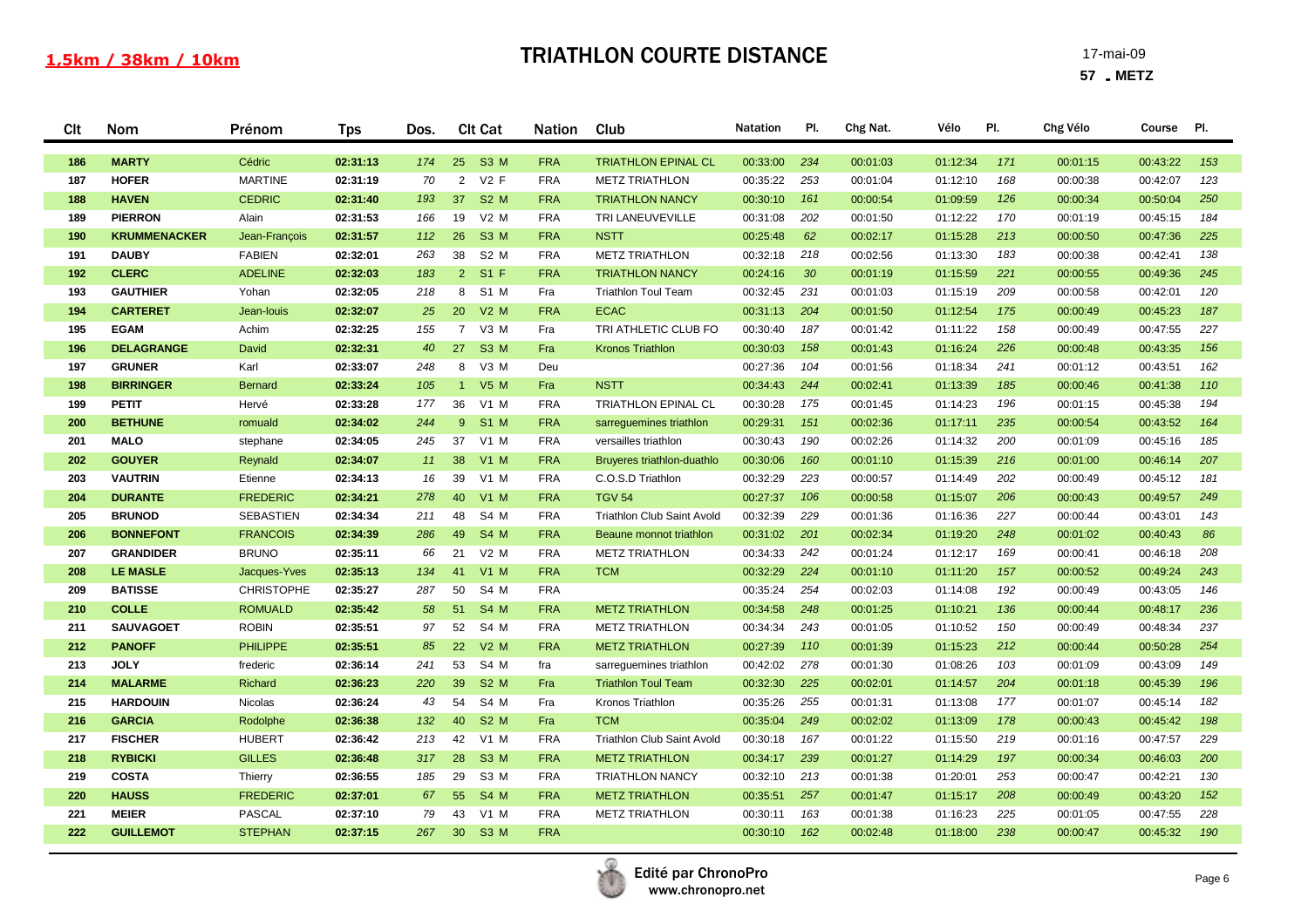| <b>CIt</b> | Nom                             | Prénom                         | <b>Tps</b>           | Dos.     | <b>Clt Cat</b>                   | <b>Nation</b>            | Club                                                   | <b>Natation</b>      | PI.        | Chg Nat.             | Vélo                 | PI.        | Chg Vélo             | Course               | PI.        |
|------------|---------------------------------|--------------------------------|----------------------|----------|----------------------------------|--------------------------|--------------------------------------------------------|----------------------|------------|----------------------|----------------------|------------|----------------------|----------------------|------------|
| 223        | LOGEL                           | Arnaud                         | 02:37:19             | 219      | 23<br>$V2$ M                     | Fra                      | <b>Triathlon Toul Team</b>                             | 00:30:36             | 182        | 00:01:11             | 01:14:03             | 191        | 00:00:41             | 00:50:50             | 256        |
| 224        | <b>SUPAN</b>                    | <b>NICOLAS</b>                 | 02:37:29             | 288      | <b>S2 M</b><br>41                | <b>FRA</b>               | <b>METZ TRIATHLON</b>                                  | 00:31:15             | 206        | 00:01:54             | 01:15:15             | 207        | 00:00:52             | 00:48:14             | 234        |
| 225        | <b>MILAIR</b>                   | Sylvain                        | 02:37:30             | 103      | $V2$ M<br>24                     | <b>FRA</b>               | Maizières natation TC                                  | 00:29:07             | 136        | 00:01:22             | 01:19:58             | 252        | 00:00:54             | 00:46:12             | 204        |
| 226        | <b>VUILLEMIN</b>                | Anne                           | 02:37:32             | 123      | <b>S4 F</b><br>$\overline{2}$    | <b>FRA</b>               | <b>Neuves-Maisons Triathlon</b>                        | 00:30:23             | 173        | 00:00:50             | 01:19:07             | 245        | 00:00:39             | 00:46:34             | 210        |
| 227        | <b>UNTEREINER</b>               | <b>ALAIN</b>                   | 02:37:43             | 322      | V3 M<br>9                        | <b>FRA</b>               |                                                        | 00:32:30             | 226        | 00:01:32             | 01:14:30             | 199        | 00:00:58             | 00:48:14             | 233        |
| 228        | <b>NOÉ</b>                      | <b>Thierry</b>                 | 02:37:51             | 215      | 42<br><b>S2 M</b>                | Fra                      | <b>Triathlon Club Saint Avold</b>                      | 00:30:38             | 185        | 00:01:50             | 01:16:54             | 232        | 00:01:21             | 00:47:11             | 218        |
| 229        | <b>FLEISCHMANN</b>              | <b>STEPHANE</b>                | 02:37:56             | 299      | $V2$ M<br>25                     | <b>FRA</b>               | <b>VCA FALCK</b>                                       | 00:29:59             | 155        | 00:02:27             | 01:13:54             | 190        | 00:01:51             | 00:49:46             | 246        |
| 230        | <b>LEMPEREUR</b>                | gilles                         | 02:38:20             | 24       | <b>S4 M</b><br>56                | <b>FRA</b>               | <b>CTM 55 MARVILLE</b>                                 | 00:31:20             | 207        | 00:01:56             | 01:15:49             | 218        | 00:01:17             | 00:48:00             | 230        |
| 233        | <b>ATALAND</b>                  | <b>MEHDI</b>                   | 02:39:01             | 283      | S4 M<br>58                       | <b>FRA</b>               | <b>METZ TRIATHLON</b>                                  | 00:39:18             | 273        | 00:01:44             | 01:19:09             | 246        | 00:00:38             | 00:38:14             | 34         |
| 232        | <b>DOHET</b>                    | Olivier                        | 02:39:01             | 107      | $V2$ M<br>26                     | Fra                      | <b>NSTT</b>                                            | 00:37:03             | 266        | 00:02:19             | 01:16:40             | 229        | 00:01:16             | 00:41:44             | 112        |
| 231        | <b>MULLER</b>                   | Stephan                        | 02:39:01             | 158      | S4 M<br>57                       | <b>FRA</b>               | TRI ATHLETIC CLUB FO                                   | 00:30:36             | 183        | 00:00:37             | 01:16:03             | 222        | 00:00:37             | 00:51:09             | 257        |
| 234        | <b>SCHAUB</b>                   | <b>OLIVIER</b>                 | 02:39:20             | 98       | 43<br><b>S2 M</b>                | <b>FRA</b>               | <b>METZ TRIATHLON</b>                                  | 00:32:09             | 212        | 00:01:50             | 01:18:19             | 239        | 00:01:00             | 00:46:03             | 201        |
| 235        | <b>NIZET</b>                    | <b>CHRISTELLE</b>              | 02:39:32             | 197      | 3 S4 F                           | <b>FRA</b>               | <b>TRIATHLON NANCY</b>                                 | 00:34:16             | 238        | 00:01:21             | 01:19:25             | 249        | 00:01:05             | 00:43:28             | 154        |
| 236        | <b>FOLIGUET</b>                 | <b>ELODIE</b>                  | 02:39:35             | 329      | 3 S3 F                           | <b>FRA</b>               | <b>NSTT</b>                                            | 00:32:17             | 217        | 00:01:25             | 01:19:15             | 247        | 00:01:01             | 00:45:40             | 197        |
| 237        | <b>DENOUX</b>                   | Michel                         | 02:39:59             | 144      | V4 M<br>$\mathbf{1}$             | Fra                      | <b>TCO</b>                                             | 00:35:10             | 250        | 00:01:07             | 01:15:19             | 210        | 00:00:40             | 00:47:45             | 226        |
| 238        | <b>L'HOTE</b>                   | <b>MARILYNE</b>                | 02:40:55             | 29       | <b>S2 F</b><br>$6^{\circ}$       | <b>FCE</b>               | <b>ES THAON TRIATHLON</b>                              | 00:25:59             | 66         | 00:01:21             | 01:15:20             | 211        | 00:00:45             | 00:57:33             | 272        |
| 239        | <b>SOUALMIA</b>                 | Cedric                         | 02:41:34             | 116      | 31<br>S <sub>3</sub> M           | Fra                      | <b>NSTT</b>                                            | 00:38:15             | 269        | 00:01:21             | 01:18:19             | 240        | 00:01:07             | 00:42:34             | 135        |
| 240        | <b>GRANET</b>                   | Jean                           | 02:41:53             | 21       | 44<br>$V1$ M                     | Fra                      | <b>CTA</b>                                             | 00:30:34             | 181        | 00:01:35             | 01:16:39             | 228        | 00:00:40             | 00:52:26             | 260        |
| 241        | <b>DUBIER</b>                   | Patricia                       | 02:42:21             | 172      | $V2$ F<br>3                      | <b>FRA</b>               | <b>TRIATHLON EPINAL CL</b>                             | 00:32:34             | 227        | 00:01:35             | 01:19:49             | 251        | 00:01:10             | 00:47:15             | 220        |
| 242        | <b>SCHERINGA</b>                | <b>CHRISTOPHE</b>              | 02:42:52             | 284      | 32 <sup>2</sup><br><b>S3 M</b>   | <b>FRA</b>               | <b>TGV 54</b>                                          | 00:28:55             | 130        | 00:01:14             | 01:14:23             | 195        | 00:00:44             | 00:57:40             | 273        |
| 243        | <b>FORCADETTE</b>               | <b>MICHEL</b>                  | 02:43:12             | 281      | 2 V5 M                           | <b>FRA</b>               | TRI LANEUVEVILLE                                       | 00:30:20             | 170        | 00:01:19             | 01:20:42             | 256        | 00:01:05             | 00:49:49             | 248        |
| 244        | <b>LEONARD</b>                  | Christophe                     | 02:43:51             | 136      | 45<br><b>V1 M</b>                | Fra                      | <b>TCM</b>                                             | 00:32:07             | 210        | 00:01:26             | 01:17:06             | 234        | 00:00:48             | 00:52:27             | 261        |
| 245        | <b>CABANSKI</b>                 | Romain                         | 02:44:14             | 239      | 59<br>S4 M                       | <b>FRA</b>               | sarreguemines triathlon                                | 00:34:28             | 241        | 00:02:41             | 01:15:46             | 217        | 00:00:58             | 00:50:24             | 253        |
| 246        | <b>RICHARD</b>                  | <b>ANNE CLAIRE</b>             | 02:44:39             | 201      | 2 V1 F                           | <b>FRA</b>               | <b>TRIATHLON NANCY</b>                                 | 00:32:13             | 216        | 00:01:24             | 01:21:06             | 257        | 00:00:46             | 00:49:11             | 242        |
| 247        | <b>NARDIN</b>                   | SOPHIE                         | 02:45:40             | 74       | 3 S1 F                           | <b>FRA</b>               | <b>TRIATHLON NANCY</b>                                 | 00:26:48             | 84         | 00:01:08             | 01:26:11             | 273        | 00:00:47             | 00:50:49             | 255        |
| 248        | <b>GEILLER</b>                  | thierry                        | 02:45:41             | 238      | 46<br><b>V1 M</b>                | fra                      | iron tri dannemarie                                    | 00:34:27             | 240        | 00:01:48             | 01:19:34             | 250        | 00:00:58             | 00:48:57             | 240        |
| 249        | <b>WILLEMS</b>                  | Pascal                         | 02:46:27             | 251      | V3 M<br>10                       | <b>BEL</b>               |                                                        | 00:30:19             | 169        | 00:04:14             | 01:21:14             | 259        | 00:02:26             | 00:48:15             | 235        |
| 250        | <b>CORDUAN</b>                  | Stephane                       | 02:47:08             | 146      | S4 M<br>60                       | Fra                      | <b>TGV 54</b>                                          | 00:34:46             | 246        | 00:01:13             | 01:17:29             | 236        | 00:00:42             | 00:53:00             | 265        |
| 251<br>252 | <b>VALET</b><br><b>LONGATTE</b> | Jean-Michel<br><b>MARIELLE</b> | 02:47:46             | 152      | V3 M<br>11<br>$V2$ F             | <b>FRA</b><br><b>FRA</b> | <b>TGV 54</b>                                          | 00:37:12             | 267<br>252 | 00:03:26             | 01:18:34             | 242<br>230 | 00:01:39             | 00:46:57             | 216<br>263 |
| 253        | <b>HESTIN</b>                   | Pascal                         | 02:47:50<br>02:47:50 | 30<br>28 | $\overline{4}$<br>12<br>V3 M     | <b>FRA</b>               | <b>ES THAON TRIATHLON</b><br><b>ES THAON TRIATHLON</b> | 00:35:17<br>00:31:43 | 208        | 00:02:02<br>00:02:06 | 01:16:43<br>01:20:11 | 255        | 00:00:58             | 00:52:52<br>00:52:52 | 264        |
| 254        | <b>LE MASLE</b>                 | Marie                          | 02:48:59             | 135      | $\mathbf{3}$<br>$V1$ F           | Fra                      | <b>TCM</b>                                             | 00:37:46             | 268        | 00:01:26             | 01:19:00             | 244        | 00:01:00             | 00:49:48             | 247        |
| 255        | <b>LIPOLD</b>                   | <b>MIKAEL</b>                  | 02:49:09             | 264      | S4 M<br>61                       | <b>FRA</b>               |                                                        | 00:36:57             | 264        | 00:02:01             | 01:18:57             | 243        | 00:01:01<br>00:01:05 | 00:50:12             | 251        |
| 256        | <b>LOPEZ</b>                    | Stephane                       | 02:49:17             | 113      | 62<br><b>S4 M</b>                | Fra                      | <b>NSTT</b>                                            | 00:37:00             | 265        | 00:02:43             | 01:22:00             | 263        | 00:01:00             | 00:46:35             | 211        |
| 257        | <b>NEHLIG</b>                   | <b>DANIELLE</b>                | 02:49:23             | 83       | V <sub>3</sub> F<br>$\mathbf{1}$ | <b>FRA</b>               | <b>METZ TRIATHLON</b>                                  | 00:36:15             | 261        | 00:01:29             | 01:21:50             | 261        | 00:00:44             | 00:49:06             | 241        |
| 258        | <b>DALMARD</b>                  | <b>PHILIPPE</b>                | 02:49:47             | 306      | 13<br>$V3$ M                     | <b>FRA</b>               | <b>METZ TRIATHLON</b>                                  | 00:35:42             | 256        | 00:02:15             | 01:22:22             | 265        | 00:01:21             | 00:48:10             | 232        |
| 259        | <b>PRAPUOLENIS</b>              | <b>MARC</b>                    | 02:50:41             | 151      | S <sub>3</sub> M<br>33           | <b>FRA</b>               | <b>TGV 54</b>                                          | 00:39:01             | 270        | 00:01:42             | 01:17:03             | 233        | 00:00:57             | 00:52:00             | 259        |
|            |                                 |                                |                      |          |                                  |                          |                                                        |                      |            |                      |                      |            |                      |                      |            |